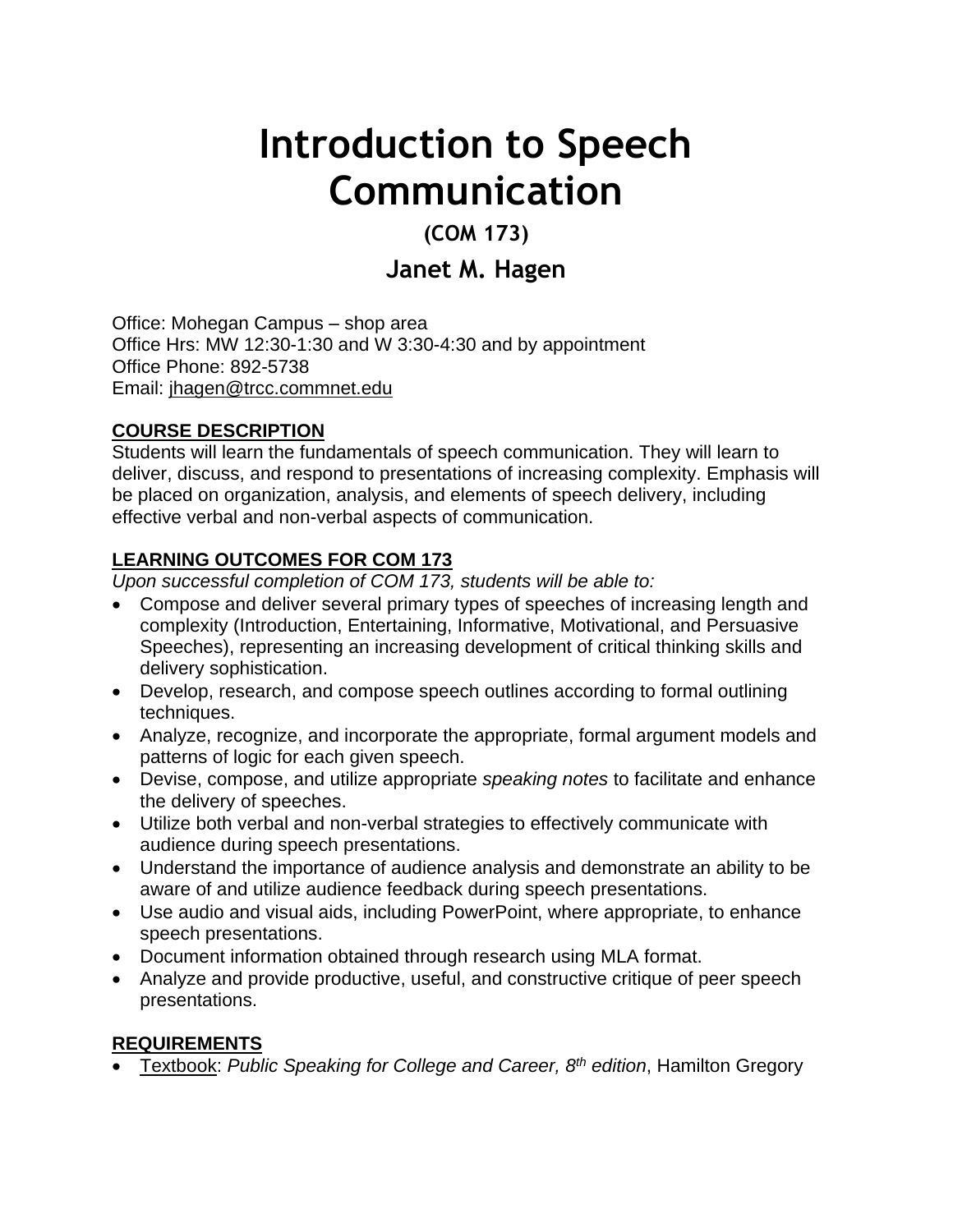Magazines: The student is responsible for regular access to one of the following magazines throughout the semester: *Time, Newsweek, New York Times Sunday Magazine, The New Yorker,* or a similar magazine (see me for approval of specific magazines).

#### **POLICIES**

Attendance: Regular attendance is essential. A great deal of material will be given out in class and there is considerable in-class work, which cannot be made up. Significant absences **will** affect your grade. If you do miss a class, come to the next class prepared by finding out what you missed.

\* \* \* Quizzes cannot be made up.

Late Assignments**:** We are all adults; deadlines are deadlines. Late assignments will not be accepted unless approved by me in advance. (If you are absent on a day when we are giving speeches, you will forfeit your right to present your speech and will be given a zero for that grade.)

Student Disabilities: Students with learning disabilities should see a counselor in student services immediately to see if we need to make any modifications to meet your individual needs.

Withdrawal from class: If you stop attending the class, and do not officially withdraw, you will receive a failing grade for the semester.

Plagiarism: Plagiarism is a violation of academic honesty. It occurs when you take credit for someone else's work (words) and submit it as your own, either intentionally or merely through incomplete documentation of sources. Any plagiarized work in a speech will result in an F for the semester.

#### **ASSIGNMENTS AND GRADING**

#### *SPEECHES*

- 1. Short Speech 2-4 minutes Entertaining 10 pts
- 2. Two Informative Speeches 4-6 minutes 20 pts each : 15 pts. speech; 5 pts. outline (possibly from magazines)
- 3. Persuasive Speech 5-8 minutes 25 pts 20 pts. speech; 5 pts. outline 3 references minimum
- 4. Class work/participation 10 pts
- 5. Quizzes 15 pts

#### **SPEECH REQUIREMENTS**

- 1. All speeches in a category are due the first day for everyone.
- 2. Outlines must be word processed and submitted *before* your major presentations on the first day speeches are due. (\*Reminder: if you don't show up on the first day a speech is due, you will receive a zero for that speech and it cannot be made up.)

\_\_\_\_\_\_\_\_\_\_\_\_\_\_\_\_\_\_\_\_\_\_\_\_\_\_\_\_\_\_\_\_\_\_\_\_\_\_\_\_\_\_\_\_\_\_\_\_\_\_\_\_\_\_\_\_\_\_\_\_\_\_\_\_\_\_\_\_\_\_

- 2. Major speeches must be on varied topics.
- 3. You must use power point on the persuasive speech.
- 4. I highly value attendance, participation, and timely cooperation.
- 5. Please DO NOT enter the room while a speech is in progress. If the door is shut, do not knock. Wait outside until the door is opened.
- 7. Behind all good speaking is good thinking!!!! Plan ahead.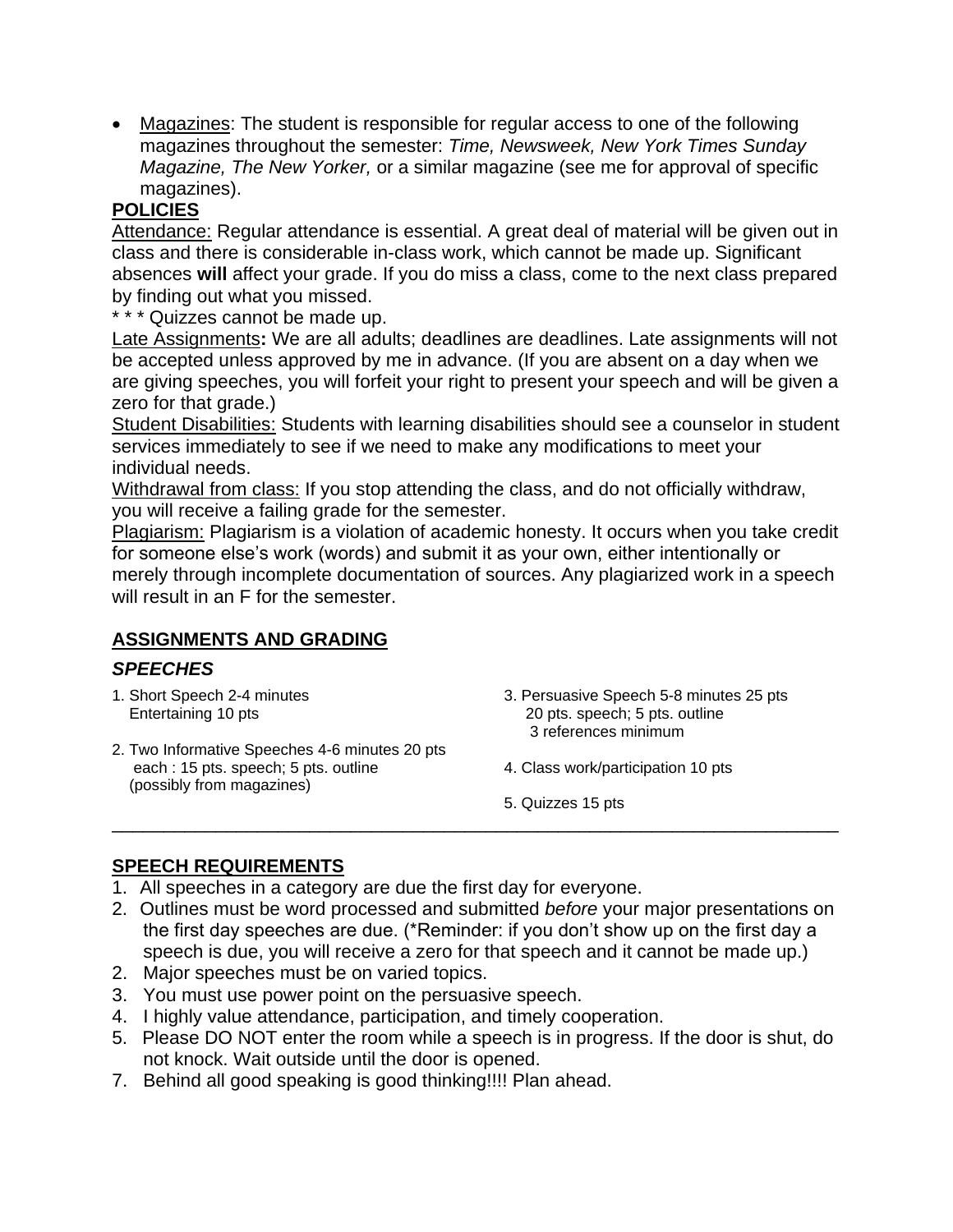# **Fall Semester 2007 Janet Hagen**

### **COURSE OUTLINE – COM 173**

#### **August**

**31** Introduction to course

#### **September**

- **7** Read chapters 1 & 2; **Self-Introduction Speeches:** Follow the guidelines on page 15. Speech time - 2-4 minutes
- **14** Read chapters 3, 4, & 18; select topic for Entertaining Speech
- **21** Read chapters 5, 10, 12; **Entertaining Speech Presentations**
- **28** Read chapter 6, 7, 8 & 15; bring to class 3 news magazines

#### **October**

- **5** No class. Read chapters 11 & 14; On SpeechMate CD-ROM, see "Checklist for Preparing and Delivering a Speech" on Disk 1 and Reed's delivery of Wedding Crashers on Disk 2, Speech 2. Then begin preparing outlines for first Informative Presentation. (Your outline should look like the outline on pages 262-264.) (Meet in study groups.) Email me with any questions.
- **12 Informative Speech Presentations**
- **19 Informative Speech Presentations (**continued)
- **26** Bring outlines for Informative Presentation # 2; bring to class all sources

#### **November**

- **2 Second Informative Presentations**
- **9 Second Informative Presentations** (continued)
- **16** Read chapters 9, 16, & 17; bring to class sources
- **23** No class. Thanksgiving Holiday. Enjoy!!
- **30 Persuasive Speeches**

**December**

**7 Persuasive Speeches** (continued)